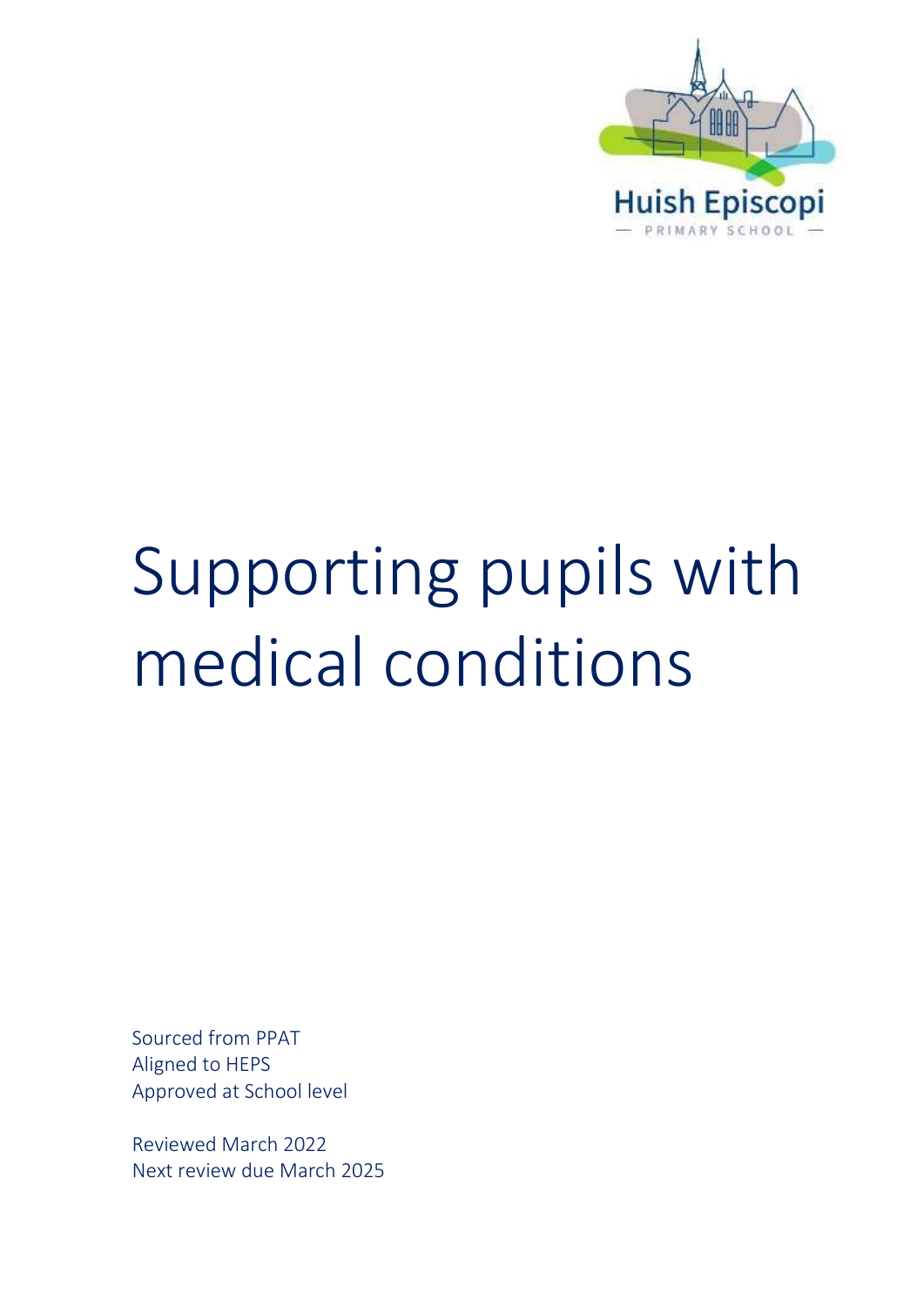

# Supporting pupils with medical conditions

We are wholly committed to pursuing a policy of inclusive education that welcomes and supports pupils with medical conditions. This policy is designed to support the management of medication and medical care in our school and to support individual pupils with medical needs. The policy is drawn up in consultation with the Headteacher and the school's SENCo and complies with DFE guidelines for 'Managing Medicines in Schools and Early Years Settings (2005).'

The school aims to provide a clear policy that is understood and accepted by all staff, parents and children, providing a sound basis for ensuring that children with medical needs receive proper care and support in school, and that for such children attendance is as regular as possible.

In order to comply with the above, the school's rules that must be followed and the standards maintained with signposting for further guidance. This document also highlights the risks to users, clients and the school and the potential consequences of breaching this policy.

This document will be available to the: Headteacher, Local Governing Body, employees within the Trust, volunteers, and any 3<sup>rd</sup> Party Contractors working for or on behalf of the school.

# The policy includes:

- A clear statement of parental responsibilities in respect of medicines
- Roles and responsibilities of staff administering medicines
- Procedures for managing prescription medicines which need to be taken during the school day
- Procedures for managing prescription medicines on outings and trips
- Written permissions from parents for medicines
- Circumstances in which children may take non-prescription medicines
- Assisting children with long term medical needs
- Staff training
- Record keeping
- Safe storage of medicines
- Emergency procedures
- Risk assessment and management procedures
- Management of medical conditions

# Responsibilities

Parents or carers have prime responsibility for their child's health and should provide the school with up-to-date information about their child's medical conditions, treatment and/or any special care needed. If a child has a more complex medical condition, parents or carers should work with the Headteacher and SENCo, or other health care professionals, to develop an individual healthcare plan, which will include an agreement on the role of the school in managing any medical needs and potential emergencies. It is the parent/carers' responsibility to make sure that their child is well enough to attend school.

All Teachers have a general professional duty to safeguard the health and safety of their pupils and to act "in loco parentis", that is, to act as any reasonable parent would. Section 100 of the Children and Families Act 2014 places a duty on schools to make arrangements for supporting pupils at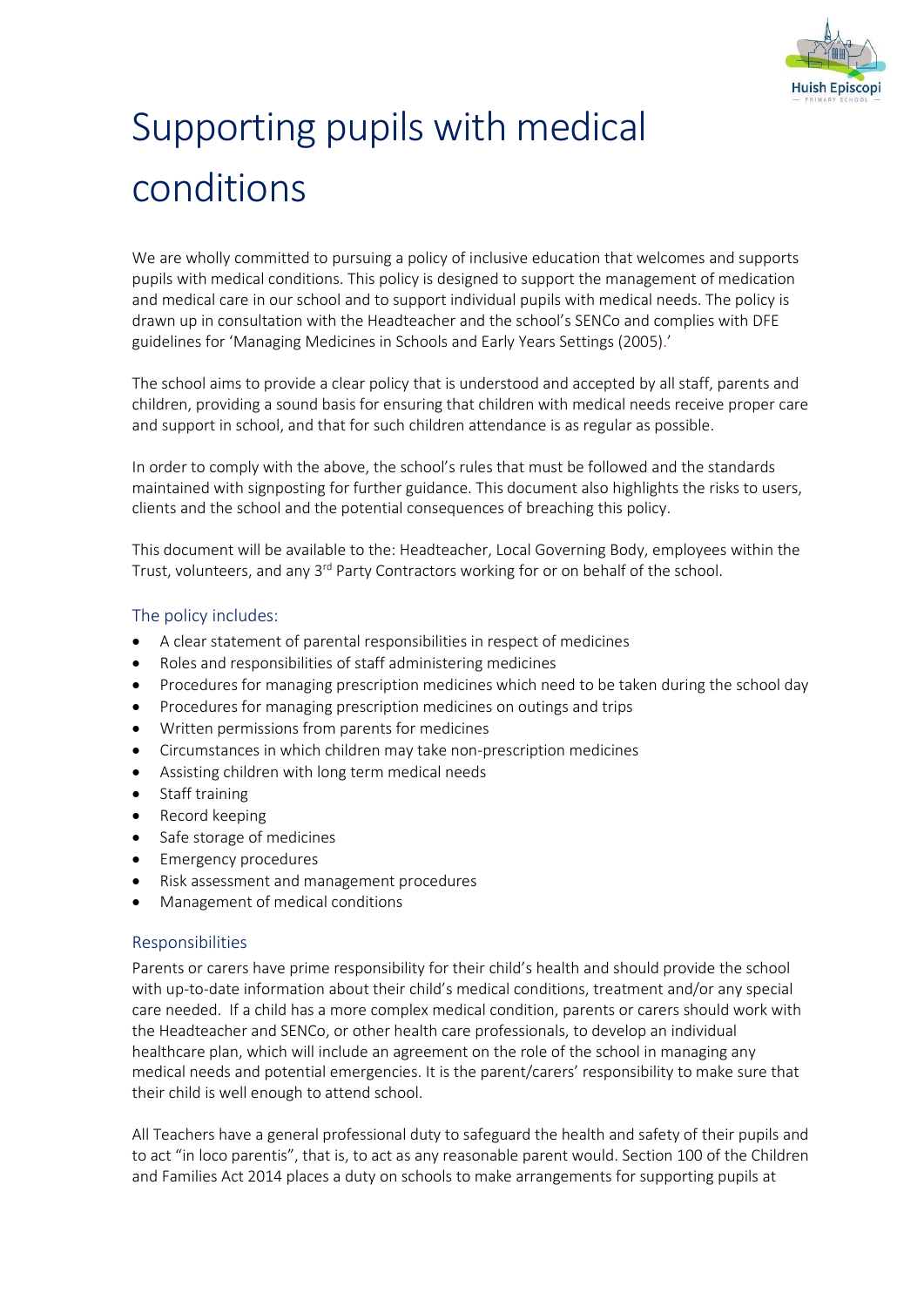their school with medical conditions. Therefore, our school will, so far as is reasonably practicable and where resources permit, assist with the administering of prescribed medication to children where essential. The Headteacher will decide where prescribed medication is 'essential'. Staff will have access to information on pupils' medical conditions and actions to take in an emergency. Staff managing the administration of medicines and those who administer medicines will receive appropriate training and support from health care professionals.

The policy of the school is not to administer medication or medical care unless a pupil has a medical condition, which, if not managed, could prove detrimental to their health or limit access to education. The Headteacher accepts responsibility, in principle, for school staff administering or supervising the taking of prescribed medication or medical care during the school day only where it is absolutely necessary.

# Short-term medical needs

 If children are unwell and unable to cope with a busy school day, or if the child has an infectious or contagious condition, they should not be sent to school. If they become ill during the day, parents/ carers will be contacted by the School Office in order that the child can be taken home.

# Long-term medical needs

Where a pupil has a chronic illness, medical or potentially life-threatening condition, the school will initiate a health care plan to meet individual needs and support the pupil. This will be drawn up by the SENCO and health care professionals in consultation with the child's parents or carers. The plan will contain the following information:

- Definition and details of the condition
- Special requirements e.g. dietary needs, pre-activity precautions
- Treatment and medication
- What action to take/not to take in an emergency
- Who to contact in an emergency?
- Staff training where required
- The role the staff can play
- Consent and agreement

Where a child's needs are particularly complex, and could affect their ability to access the full curriculum or participate in other areas of school life, then special arrangements will be made. The PIMS Team and SENATAS may be contacted to support any adaptations to the curriculum.

In some cases, this might take the form of dedicated adult support, at certain times of the school day, where this is funded. Alternatively, the child's needs could be such that modifications to the learning environment and/or the provision of specialist aids will need to be considered.

# Individual health care plans

A written, individual health care plan will be developed where needed, to clarify for staff, parents and the child, the support that will be provided and what training may be required. This will include:

- Details of the child's medical condition
- Any medication
- Daily care requirements
- Action to be taken in the event of an emergency
- Parents or carers details including emergency contact numbers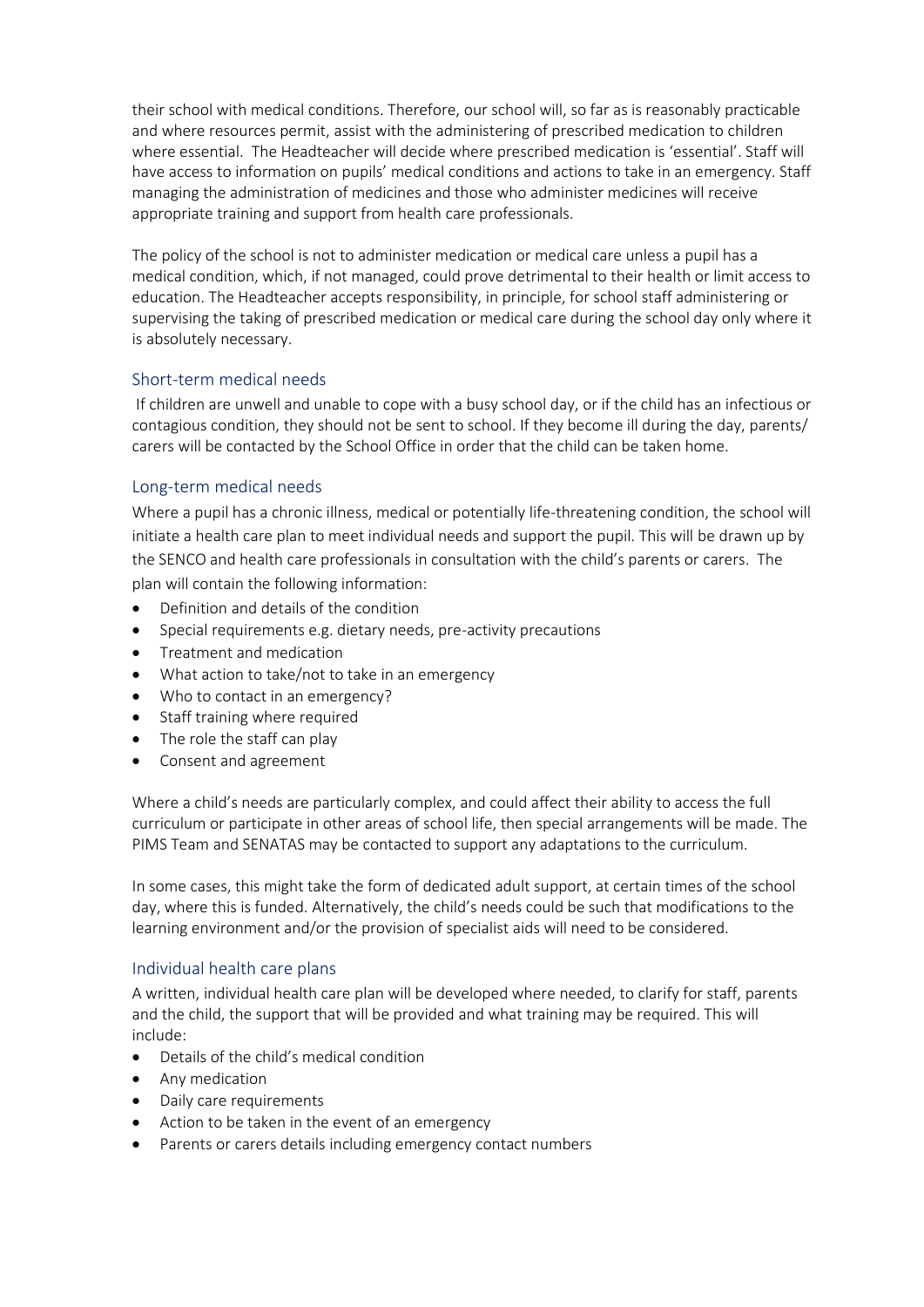Those who may contribute to a health care plan include:

- The child, if appropriate
- The school nurse, specialist nurses, children's community nurses, the child's GP or other health care professionals (depending on the level of support the child needs)
- The parents or carers
- The Headteacher and SENCO
- The Teacher and TA
- PIMS Team
- Trust H&S Compliance Officer

It is good practice to have a health care plan endorsed by a health care professional and in many cases, it is essential to do so.

The school will agree with parents how often they should jointly review a health care plan. The timing of this will depend on the nature of the child's needs. In most cases this will take place at the start of each school year; however, some plans will need to be reviewed more frequently depending on individual needs.

Health care plans and training are not transferrable, even when children have the same condition.

# Prescribed medicines

Prescribed medicines should only be brought to school when essential; that is, where it would be detrimental to a child's health if the medicine were not administered during the school day. Medicines prescribed 'three times a day' should be administered ''before school, after school and at night''. The school recognises that in extreme cases, staff may administer medication detailed below following completion of the appropriate medical form. Parents and carers are allowed into school to administer medication if they so desire.

Exceptions to this are pupils on health care plans who have individual medical needs requiring emergency medication to treat specific conditions, such as anaphylaxis.

Our school will only accept medicines that have been prescribed by a doctor, dentist, nurse prescriber or pharmacist prescriber and are presented in the original container dispensed by a pharmacist and include the pupil's name, prescriber's instructions for administration and dosage.

#### Non-prescribed medicines

Non-prescribed medicines will only be administered with prior written permission from parents in extreme circumstances such as residential trips. Staff will check the medicine has previously been administered without adverse effect and the appropriate medical forms must be completed.

# Staff will never administer medicines containing aspirin unless prescribed by a doctor. Staff will never administer medication containing ibuprofen to children who are asthmatic.

# Administering medicines

The school recognises that no child under 16 should be given medicines without their parent's written consent. Following written consent using the appropriate medical forms, any member of staff administering medicines to a pupil should check:

- The child's name
- Name of medication
- The prescribed dose
- Expiry date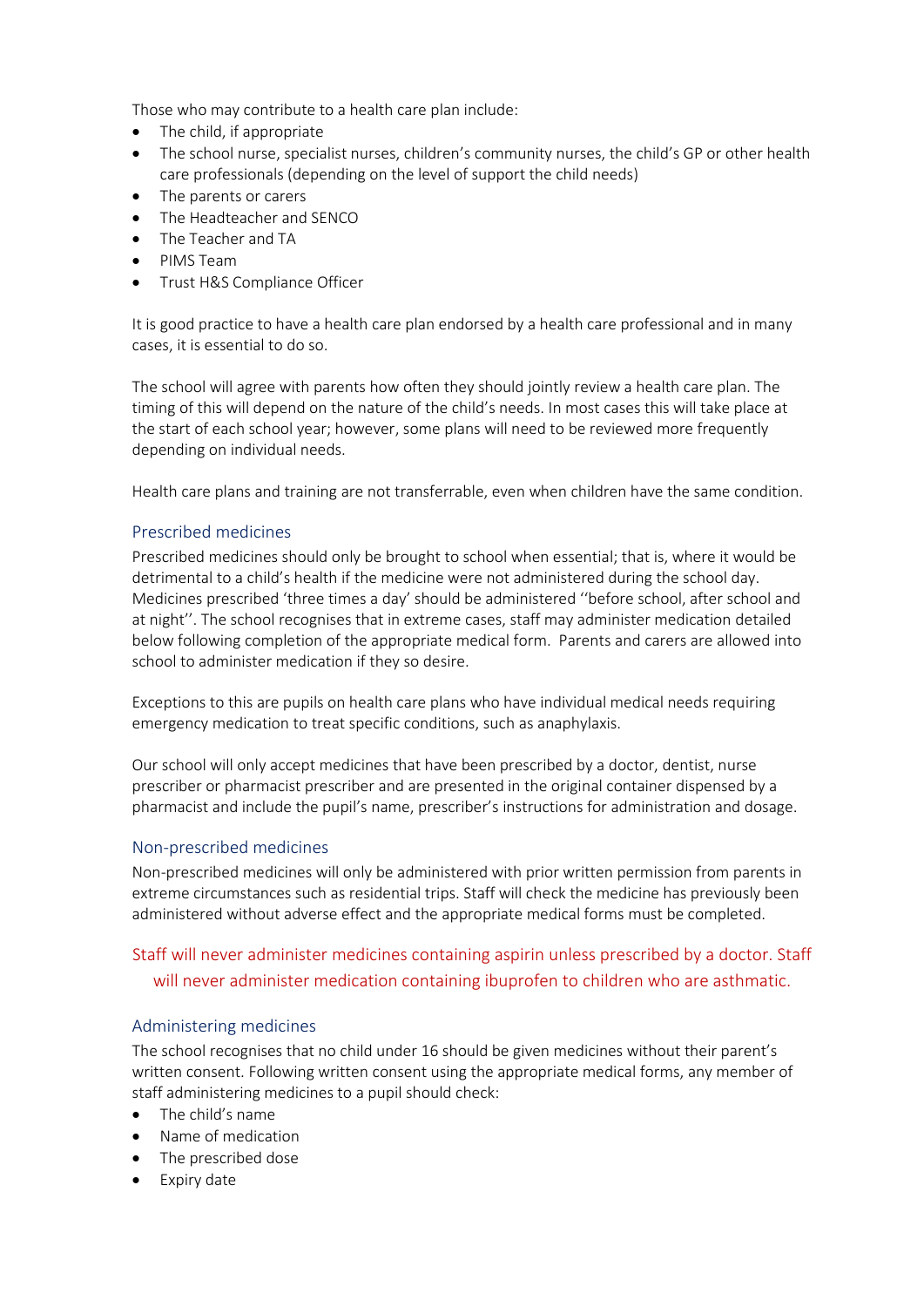• Written instructions provided by the prescriber on the label or container

If in doubt about any procedure, staff will not administer the medicine before checking with parents/carers or a health professional before taking further action.

A written record must be kept following administration of medicines to pupils, using the appropriate medical forms. These are witnessed by another member of staff.

If a child refuses to take a medicine, staff will not force them to do so, but will record this on the appropriate medical form and parents or carers will be notified of the refusal.

# Record keeping

Parents should inform the school about the medicines their child needs to take and provide details of any changes to the prescription, or the support required in line with the directions above. Medicines should always be provided in the original container as dispensed by the pharmacist and include the prescriber's instructions.

Requests for staff to administer medication should be completed using their school's medical form. These should include:

- Name of child
- Name of medicine
- Dose
- Method of administration
- Time/frequency of medication
- Any side effects
- Expiry date

Forms should be kept in the register folder and referred to when administering medication. The medical form must be completed by staff following administration. If a child refuses medication, this must be recorded on the medical form and parents should be notified. Once complete, medical forms should be filed in the School Office.

Requests for updated medical conditions including asthma, are distributed to parents at the beginning of each school year. Returned information is collated by the School Office and registered and recorded. This information is disseminated by the SENCo regularly during staff briefings, to lunchtime staff, displayed confidentially in the staff room for immediate reference and recorded on SIMS. The medical note includes a photo of the child.

Updated medical conditions and reviews of policies and practice are monitored and disseminated by the SENCo as they are presented.

#### Storing medicines

Staff will only store, supervise and administer medicine that has been prescribed for an individual child. Medicines must be stored safely in the pharmacist's original container and clearly labelled with the child's name, the dosage, and instructions for administration.

Non-emergency prescribed medication is stored with the medical consent form in the School Office. Medication requiring refrigeration will be stored in the staff room.

Emergency medications such as Epi-pens and asthma inhalers should be readily available in a clearly labelled container in the class teacher's cupboard. Children should know where their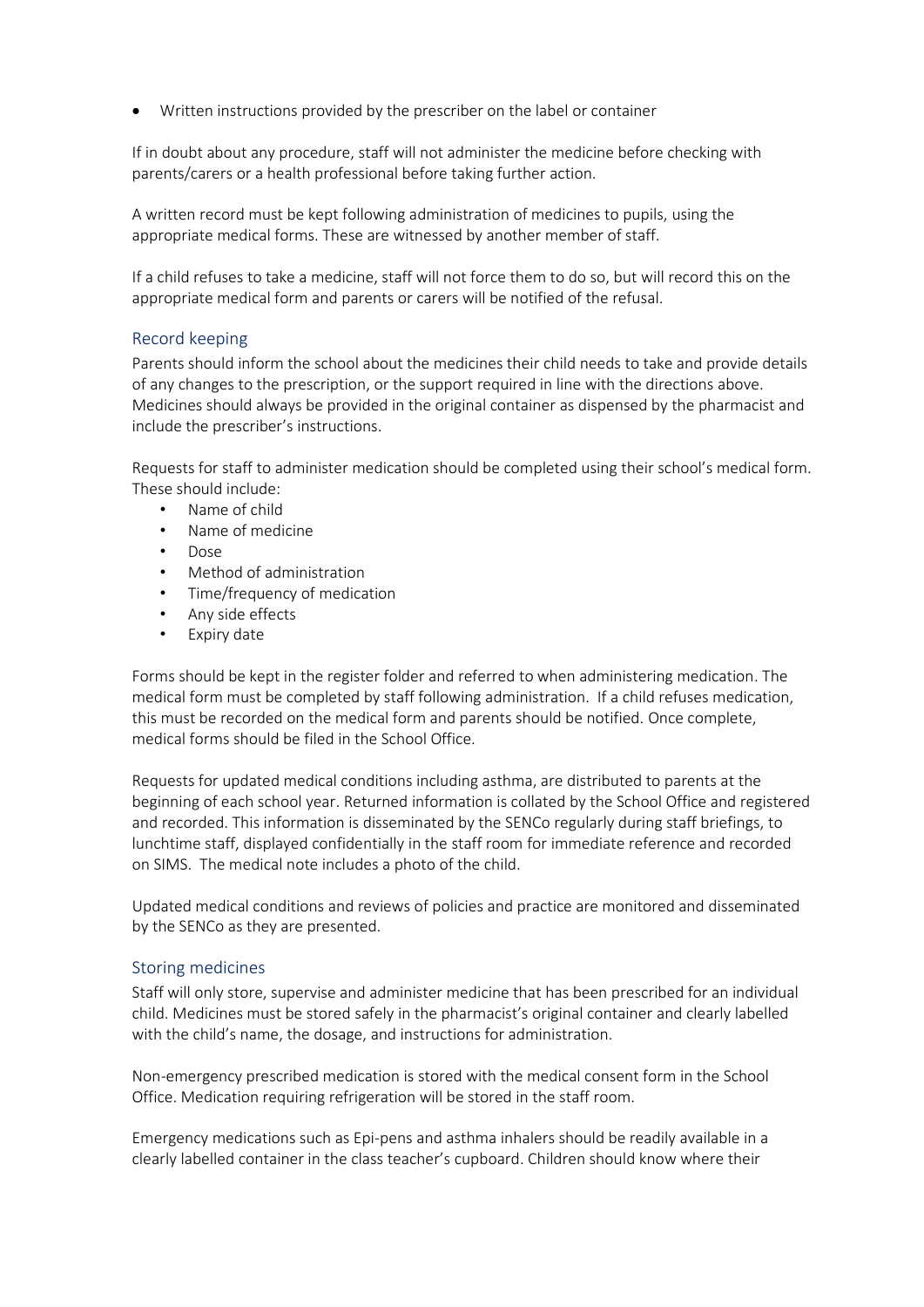medicines are stored; they should not be locked away. Where children are considered safely able to take care of their own medicines, they will be supported to do so.

Parents are ultimately responsible for checking expiry dates on their children's medicines and replacing as necessary. The school will also check medication expiry dates once a year.

# Disposal of medicines

Staff should not dispose of medicines. Parents and carers are responsible for ensuring that dateexpired medicines are returned to a pharmacy for safe disposal. They should also collect medicines held at the end of each year. Any medicines that have not been collected should be taken to a local pharmacy for safe disposal.

Sharps boxes should always be used for the safe disposal of needles. Parents should obtain these from their child's GP and return to a pharmacy for safe disposal.

# Emergency procedures

All staff are aware of procedures when dealing with a medical emergency. These should be supervised by a trained First Aider.

All staff are aware of pupils on a health care plan and understand the need to follow agreed emergency support.

All staff know how to call the emergency services

In the event of an emergency, every effort will be made to contact a parent or carer so that they may accompany their child to hospital. If this is not possible, a member of staff will accompany the child to hospital by ambulance and stay until the parent arrives. Health care professionals are responsible for any decisions on medical treatment when parents are not available.

If there is an emergency within the school i.e. if the fire alarm goes off, then it is the responsibility of staff to ensure that any essential medication is taken to the assembly point, for the child/ children to whom it applies.

#### Educational visits

 This school actively encourages children with medical needs to participate in educational visits. Staff will aim to facilitate reasonable adjustments to enable pupils with medical needs to participate fully and safely on visits. Risk assessments will be used to highlight any potential difficulties and ensure procedures are in place to support pupils. Additional staff/adults will be considered for this purpose where resources allow.

Prior to a residential visit, parents or carers must complete an up-to-date medical questionnaire about pupil's current general health and medication. Prescribed medication will be administered, providing parents have completed the appropriate medical form. Parents are invited to provide written consent to enable staff to act 'in loco parentis' and administer Calpol analgesia if required. Where this is refused, parents are requested to discuss alternative support measures with staff.

All medication or equipment which needs to be administered during the visit should be handed directly to the class teacher in accordance with the school's guidelines.

Accompanying staff will be aware of any medical needs and relevant emergency procedures. A copy of health care plans will be taken on all visits as well as emergency medication that may be required.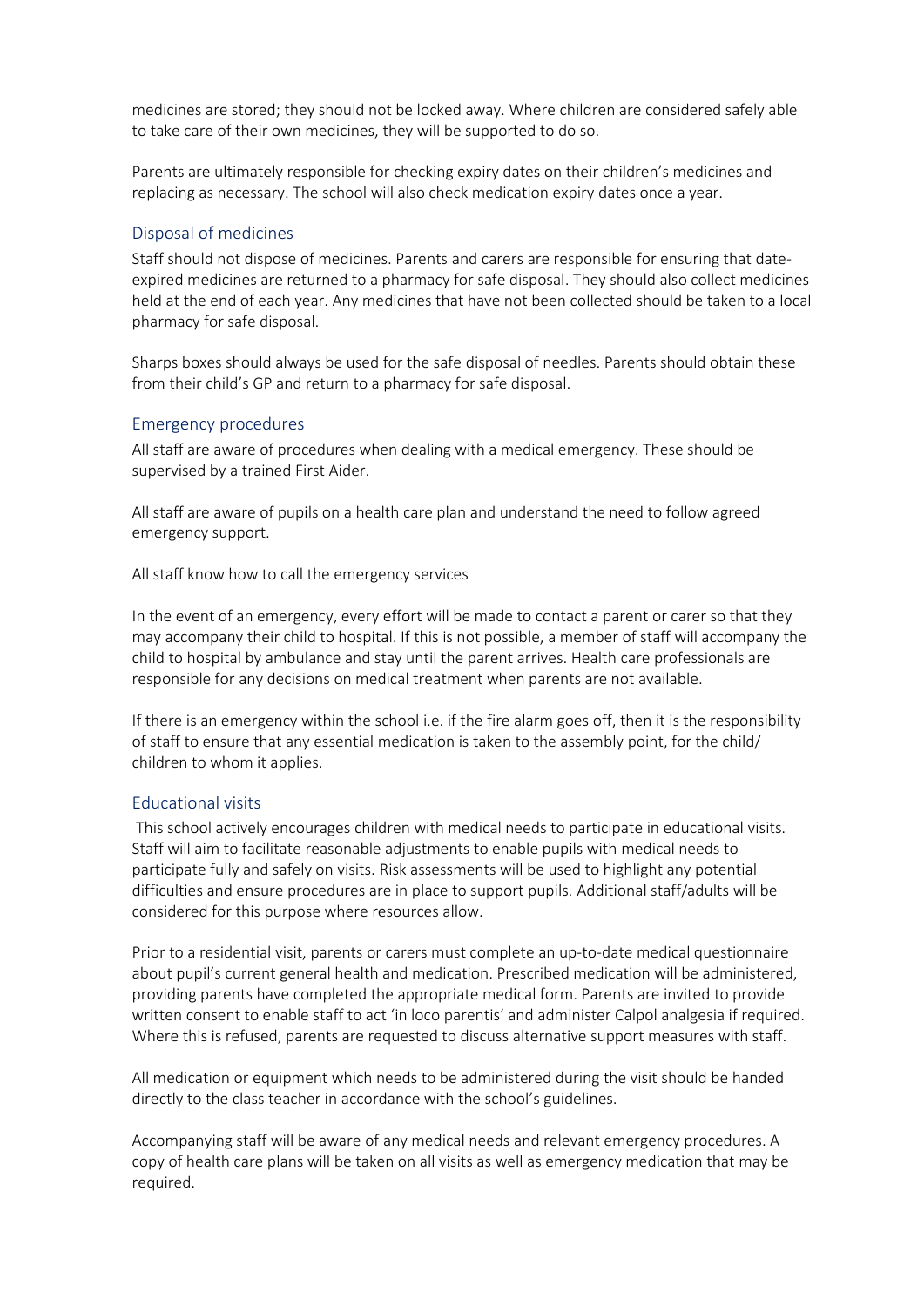Children's parents or carers will not be required to accompany their own children on educational visits. If there is any concern about whether the school can provide for a child's safety, or the safety of other children on a visit, then parents will be consulted, and medical advice sought from the school health service or the child's GP.

# Sporting activities

All children with medical conditions will be encouraged to participate as fully as possible in physical activities and extra-curricular sport. For many, physical activity can benefit their overall social, mental, and physical health & well-being. Staff will be sensitive to their individual needs and sufficient flexibility will be incorporated into the lesson for all children to be included in ways appropriate to their own abilities.

Any restrictions on a child's ability to participate in PE will be recorded in their individual health care plan. This will include a reference to any issues of privacy and dignity for children with particular needs.

Some children may need to take precautionary measures before or during exercise and may also need to be allowed immediate access to their medicines such as asthma inhalers.

Children are not permitted to share medicines. Only medicines prescribed for a particular child may be taken by that specific individual. School acquired blue inhalers can be used in an emergency situation for any child and will be disposed of afterwards.

# Staff training

Staff training is provided to support the administration of emergency medications such as Epi-pens or insulin. Each school keeps a register of staff who have undertaken the relevant training. Only staff who have received this training should administer such medications.

If school staff need to be trained to administer medical procedures the school will contact the relevant health care professional, e.g. the school nurse, specialist nurse or children's community nurse. Parents cannot be responsible for leading this training, but parents and children will be asked to participate in the training and give evidence on how they prefer things to be done.

Parents and school staff cannot cascade training that they have received when the training is specific to an individual child.

School staff who have been trained are responsible for following and delivering the health care plan and if the child's condition changes, they will contact an appropriate professional and the parents, making them aware of the change and requesting further training if needed or an alteration to the plan.

The SENCo will liaise with health care professional and the trained staff to support and facilitate training refreshers and updates as needed.

School staff will request further training when needed, and professional updates.

Individual members of staff are responsible for identifying and communicating any changes that they notice in the child's care needs. The SENCo will inform parents and health care professionals in writing and discuss whether further training is needed.